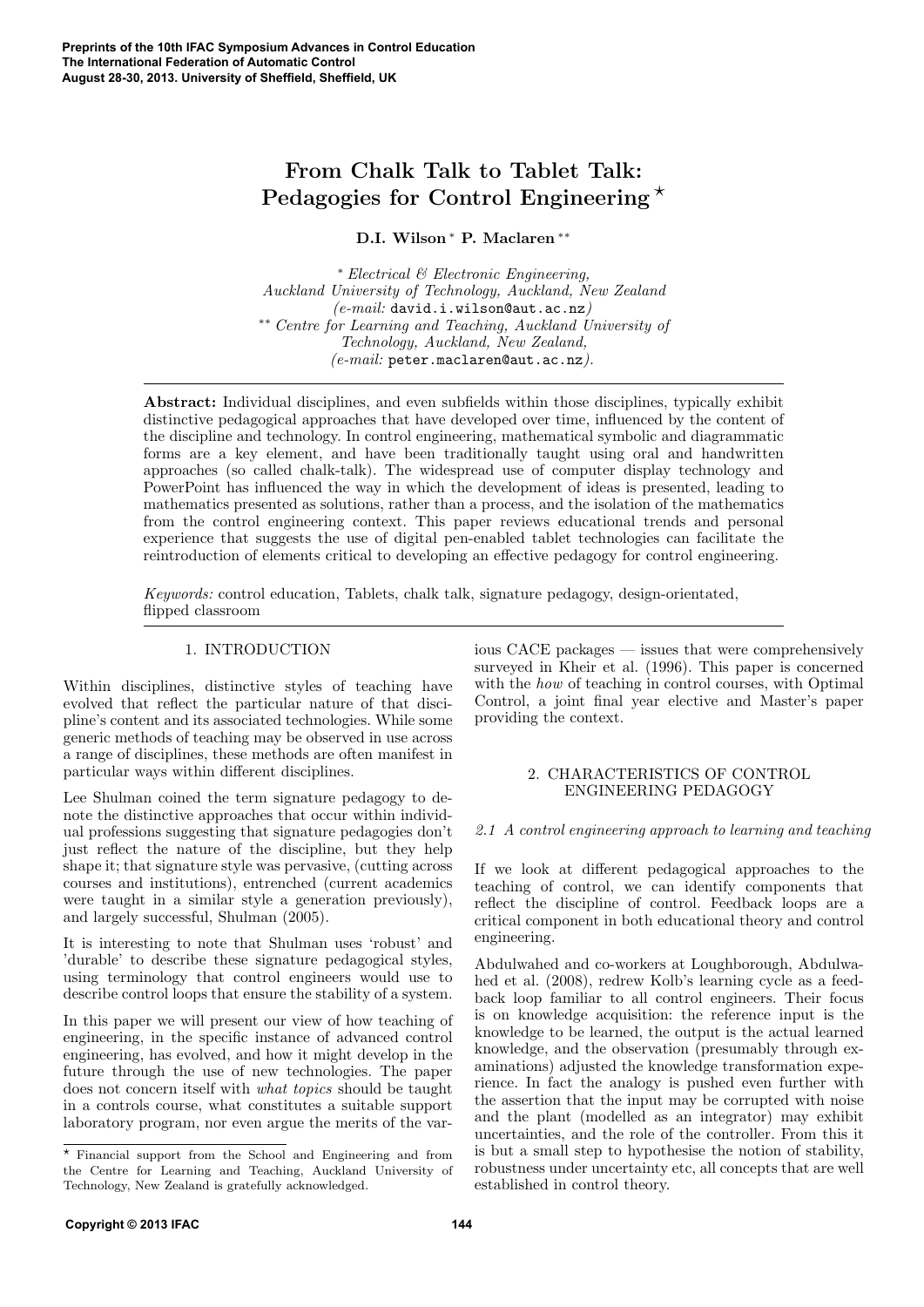Laurillard's Conversational frame work provides a more complex model of the learning and teaching process, Laurillard (2002). It identifies a critical need for students to be able to test their understanding of concepts against the understanding of the lecturer, and to access feedback that can develop their understanding appropriately. The lecturer also needs to be able to modify their teaching approaches in response to feedback on apparent deficiencies in student understanding. The teaching approaches used in control education needs to provide mechanisms through which teacher and student can develop and explore their common understandings within mathematical and engineering contexts.



Fig. 1. What it takes to learn: the 'conversational framework' for the teaching-learning process. Figure adapted from Laurillard (2002).

## *2.2 Mathematics in Control Engineering*

With mathematics being a core component of engineering, it is unsurprising that approaches that are distinctive within mathematics are also present in control engineering. The method of problem solving exposition described as 'chalk talk' by Artemeva and Fox (2011) has played a central role in many mathematics based disciplines.

It is important here to distinguish Artemeva and Fox's chalk talk, specific to mathematical disciplines, from the generic 'chalk and talk' method commonly referred to in educational contexts. This generic chalk and talk approach is often used disparagingly to describe a lecturer-centred, didactic mass lecture approach that lacks interactivity and student engagement, Mills and Treagust (2003), Armbruster et al. (2009).

On the other hand, chalk talk is a particular mathematics specific genre of teaching that involves interactive modelling of the solution development process using handwritten mathematics accompanied by a verbal commentary, usually within a structure providing for progressive, hierarchical knowledge development. Artemeva and Fox describe chalk talk as a "situated disciplinary practice" and contend that it "can also be pedagogically interactive, meaningful, and engaging as a way into disciplinary doing and being".

Even while advocating alternatives to lecture based approaches, such as problem or project based learning, Mills and Treagust note that "mathematics, physics and much of engineering have a hierarchical knowledge structure" such that more traditional approaches to the development of fundamental skills have value, particularly in initial stages

of knowledge development. Chalk talk can play a vital role in control engineering education.

While Artemeva and Fox focus on the chalk talk approach in the context of the mass lecture, this process is also apparent in contexts with fewer participants, such as tutoring sessions involving a single student and using pen and paper, or even between students sharing ideas in a problem solving context. We would suggest is that chalk talk has a role to play in control engineering whatever the wider approach.

In a mass lecture theatre there are clearly skills and strategies that need to be used to engage a larger audience. Artemeva and Fox refer to 'the cinematic art of teaching university mathematics' and note that a certain amount of theatrics that may be required to maintain student involvement.

This paper looks at the use of chalk talk as it has been manifested in our teaching environments. It examines how changes in classroom technology have restricted the use of the chalk talk genre, and how the introduction of new technology, in the form of the Tablet PC, may revitalise the genre. We will also suggest that technology developments can enable new applications of this genre in alternative teaching and learning contexts.

## *2.3 The value of sketching in Control Engineering*

While control engineering, as a mathematically intensive discipline, includes chalk talk as a component, we would argue that giving an emphasis to the engineering context to the problem solving process adds another essential element. This requires a distinctive adaptation to the standard chalk talk approach; as described by Kheir et al. (1996), there are two streams of control: the mathematics of the process, and the actual thing to be controlled.

Spending too much time on the mathematical minutiae of the process (the exacting proofs, the pathological cases, the effect of right-hand plane zeros etc) while ignoring the real application of the process is disconcerting to the average student; it can lead to a view of lecturers as academic pedants rather than practicing engineers. After all we should not forget that the subject of control engineering has had a controversial recent history, notably the Lund/MIT differences in the robustness of then then popular field of adaptive control, and the somewhat belated acceptance from Academia of the genuine usefulness of model predictive control. In both cases the controllers clearly worked in real situations and enjoyed strong industrial support, but some still cautioned that rigorous mathematical proofs of stability had not been produced, Anderson (2005).

One way to facilitate bridging the two streams of control is to resurrect the importance of drawing and sketching in the design process, and integrate it with the mathematics. The context for the process can then revealed concurrently with the mathematics.

Mechanical engineering educators have long recognised the value of sketching with Ullman noting that "engineers are notorious for not being able to think without making 'back-of-the-envelope' sketches of rough ideas", Ullman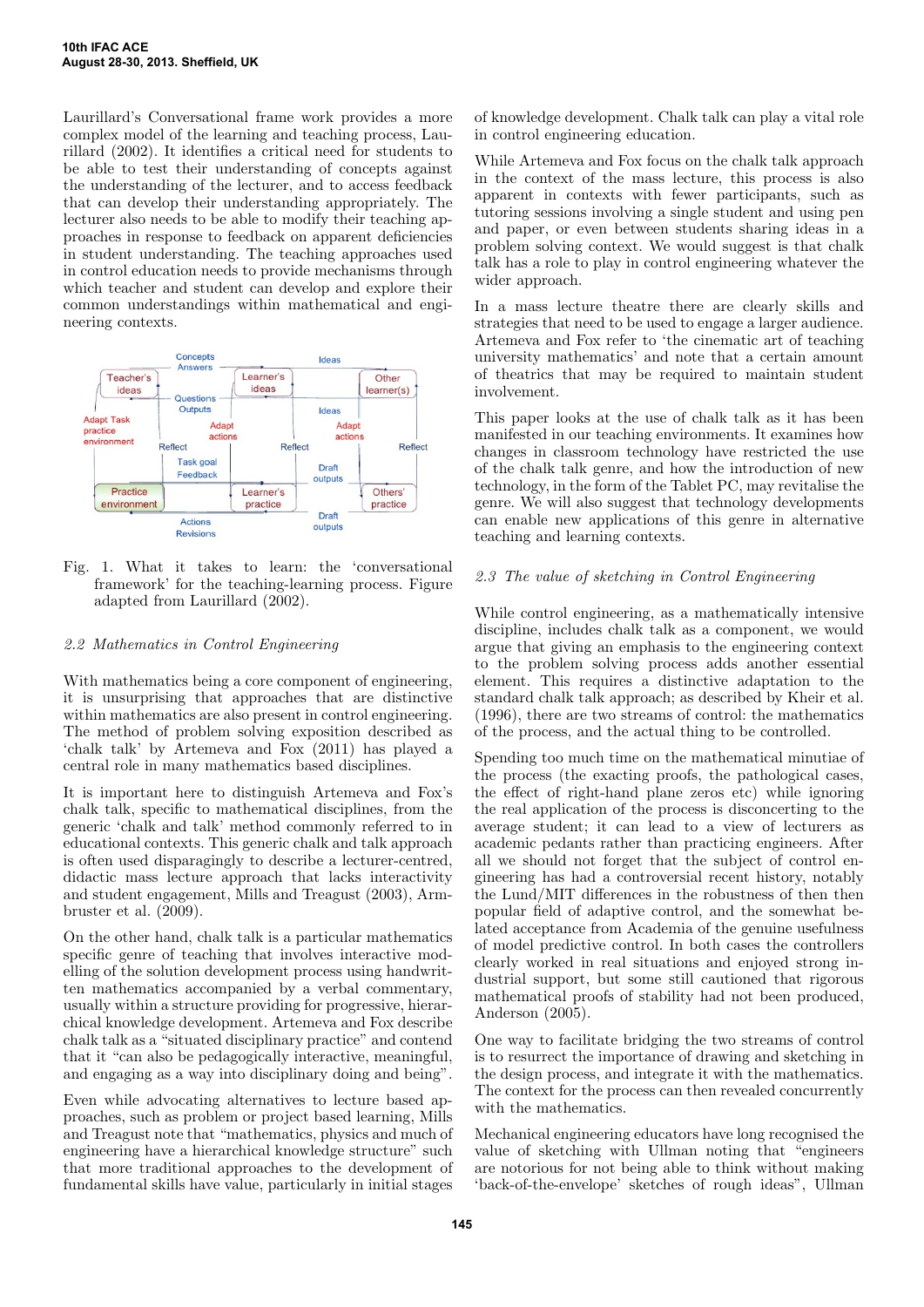et al. (1990). While Ullman's work focussed essentially on product design, the study drew parallels between problem solving and drawing, highlighted the richness and communication possibilities in sketching, and finally noted the key differences between sketching and formal drafting. Writing in 1990, they were conscious of the then limitations of trying to sketch figures in a computer aided environment. The 'D' in CAD, they asserted, stood for drafting, not design. The medium subtly changes the message.

In the same way that presenting mathematics in a dynamic handwritten form assists in understanding mathematical developments, we would suggest that sketching can assist in understanding the engineering context. An environment that can integrate handwriting and sketching can facilitate the development of a discipline specific variation of chalk talk.

In teaching control engineering, it is apparent that previous developments in educational technology have tended to work against the use of both handwriting and sketching, and have fostered the use of more formal preformed diagrams and text.

# *2.4 The History of the Teaching Experience*

Prior to 2012, the paper Advanced Engineering Maths a pre-requisite for our advanced control papers, with almost 100 students was delivered using a fairly classical largelecture style model. Optimal Control, an elective with only 5 undergraduates and 8 master's students, was run more in a relaxed conversational manner.

However, in both cases, pre-prepared PowerPoint slides had become a primary delivery mechanism. With timetable allocation primarily carried out at an institutional (rather than school or discipline level), teaching spaces are no longer tailored to the needs of specific disciplines. The fact that the datashow has been adopted as an institutional standard across classrooms and lecture theatres, and that suitable whiteboard space is no longer a given, there has been an influence for moving from traditional chalk talk pedagogy to the use of PowerPoint presentations.

Pre-prepared PowerPoint slides, detailing all the mathematical derivations, examples and even code snippets, had become the standard. Over the years, the overheads and support material were gradually updated and modified; additional material was added successively to provide mathematically consistent, self-contained and correct versions of various special cases.

In reality the situation became increasingly unwieldy; the overheads started to resemble a textbook, and the lecture lost its focus whilst simultaneously the university administrators shortened the teaching semester. In order to cover this new material (all of it considered vital at the time), the lecturer needed to rapidly run through the slides. The pre-set structure meant that there was less sensitivity to student reaction to the material, and less capability to respond by modifying pace and reinforcing content as appropriate to student needs.

There was increasing absence of students from lectures; without the feedback in the lecture, students saw limited value over what could be acquired by referring later to copies of the slide notes. There was an increased dropout rate; there was arguably less engagement with the material, and less opportunity for students to ask questions to clarify points at the time when they were first encountering problems. The essential value of the lecture in facilitating questions and answers from students and lecturer was lost; the feedback loop was broken.

# *2.5 The Role of the Text*

As the slides developed in complexity and detail, they began to resemble the textbook, so the students might just as easily refer to the text. What then of the sufficiency of the textbook as a primary educational resource? The presentation of the mathematics of control engineering in text book usually takes the form of carefully formatted and structured solutions; the more fuzzy nature of the problem formulation, the relationship to engineering context, and the dynamic process of solution are less easily represented.

A quick perusal through many advanced control texts (such as those surveyed in Kheir et al. (1996)) will highlight a revealing omission: there are very few engineering diagrams, especially sketches. This is particularly true for the advanced texts where the literally thousands of elegantly presented equations are sporadically broken up with formal block diagrams and the resultant Matlab plot.

# *2.6 Current Approaches — in Summary*

While Schulman has argued for the robustness of signature pedagogies, he also noted that changes in technology could have an impact, Shulman  $(2005)$ . In fact, the changes from whiteboards to data projectors as the standard classroom technology have over time led to significant changes in pedagogical approaches in control engineering. We had moved from the use of interactive chalk talk approaches, to using static pre-prepared PowerPoint slides in the lecture context. This has led to the modelling of the thinking process being largely absent. Textbooks also emphasise the polished solution, at the expense of an understanding of process.

# 3. (RE) DEVELOPING A LEARNING AND TEACHING APPROACH WITH NEW TECHNOLOGY

Given these developments, in 2012 a new approach was sought to redefine the role of the lecturer and the classroom experience. We wanted to (a) reinvigorate the class experience, (b) decrease the mathematical minutiae and increase the art and flair of the subject, and (c) improve the learning by stressing the holistic importance of control.

Tablet PC devices were seen as offering the possibility of a return to the use of dynamic chalk talk approaches, while building on the strengths and universal availability of the digital environment of data projectors (and accommodating the diminishing availability of whiteboard space). Using a digital pen enabled tablet, the lecturer can develop the graphic approach on a smaller scale, while projecting at a large scale; the digital environment allows the lecturer to seamlessly scroll backward and forward and to zoom to emphasise points.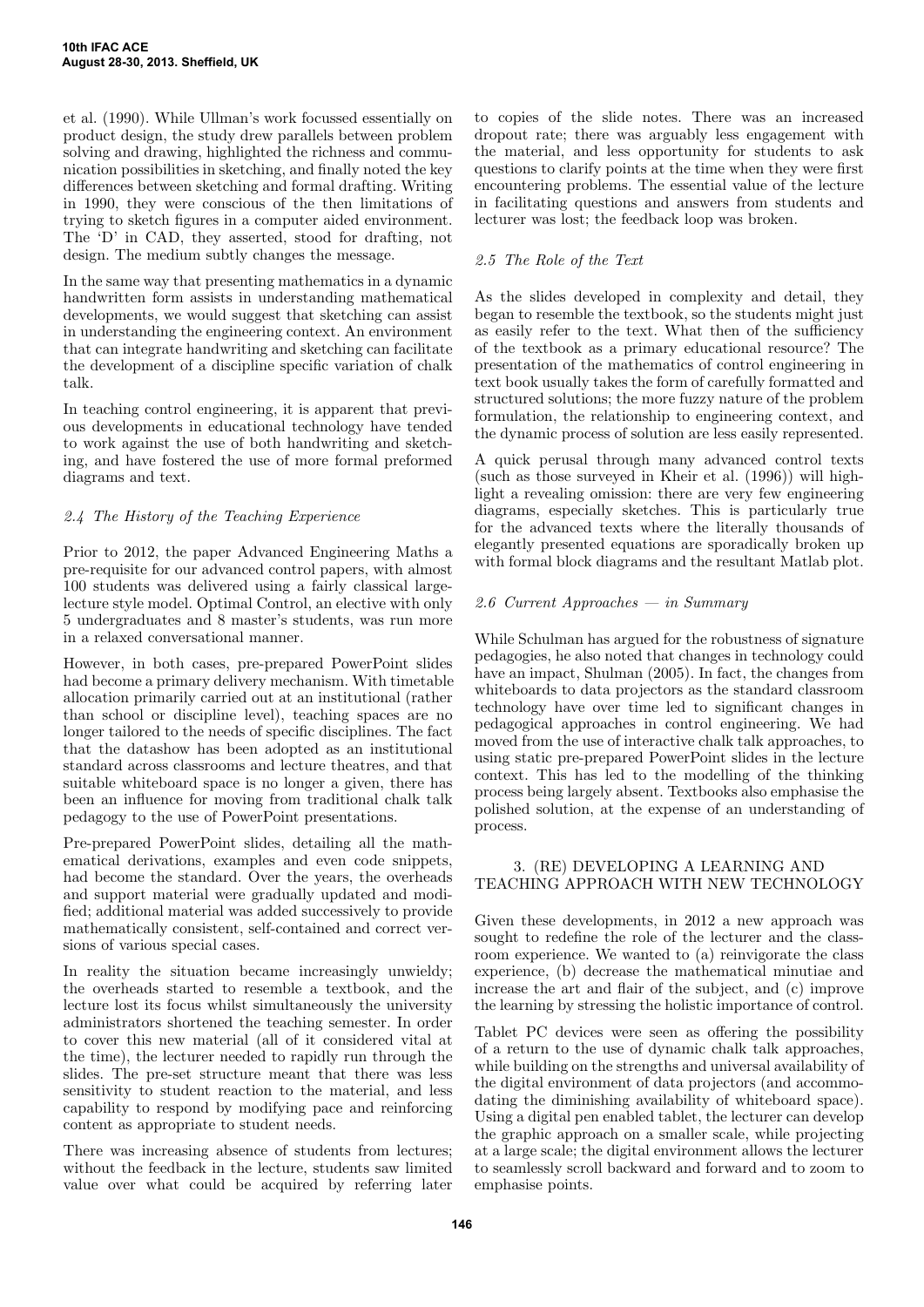To maintain the conversational style while developing mathematical reasoning, the digital device needs to be able to support a natural writing and drawing experience. The inbuilt digitiser of the Tablet PC supports a high degree of resolution and precision that allows detailed drawing and fine writing, and pressure sensitivity that emulates pen on paper. The MS Windows PC operating system supports the stylus capability across the range of MS Office and third party software. The Tablet PC has been widely and successfully used as a teaching tool, and currently continues to be the most appropriate for the development of a digital chalk talk approach, Amelink et al. (2012).

In 2012, five HP Tablet PCs were made available to a group of engineering lecturers for classroom use through an AUT University LATENT (Learning and Teaching ENabled by Technology) Grant managed by the Centre for Learning and Teaching.

While a range of collaborative software options were possibilities, MS OneNote was adopted as the primary 'whiteboard' delivery platform for the Control Engineering courses. While PowerPoint has some inbuilt support for annotation using pen tools, it was not as flexible as OneNote. We also wanted to move away from the previous environment, and discourage the tendency to hurriedly flash 100 pre-prepared slides in the 50 minute lecture.

## *3.1 Teacher Experiences*

Atemeva and Fox reference the multimodal nature of chalk talk, with experienced lecturers unconsciously integrating whole-body and hand movements with their commentary. Just as presenting on a whiteboard (or chalkboard) requires development of these particular skills, presenting via a pen-enabled monitor requires development of a new set of strategies and actions.

The scale of the device changes the dynamics of the presentation. The lecturer must still maintain an element of the theatrical to sustain the dialogue and the interest; competence with the technology must be developed; slick transitions are vital important.

The first most visible change is that the teacher is now continuously facing the students. Even better, with a wireless connection to the data monitor, the teacher is able to wander around the class, perhaps soliciting ideas from the students. This immediately addresses one of the key less desirable characteristics in that Shulman noted; that of the engineering students continually facing the back of their lecturer.

Clearly, writing on the small screen of the Tablet PC is not the same as writing on a white board. In a related project, Maclaren et al. (2012), some teachers found that considerable adaption was required in planning a lesson, in what to write, where to write and how to write, to maintain the level of presentation that had they had evolved in many years of teaching on a whiteboard.

The change of scale in the writing space does not just require physical adaption in writing dynamics but can result in changes in the dynamics of classroom interaction. In a chalk talk approach with whiteboard, many gestures related to the activity directly on the board as it was

added. When using the Tablet, students are focussed on the large screen, rather than on the lecturer who is primarily involved with the tablet monitor. While the lecturer might emphasise material by highlighting on the tablet, in other instances the lecturer might use gestures in front of, and with direct reference to, the projected screen. The effectiveness of different approaches in this environment is something that lecturers will continue to develop and evaluate.

In teaching Optimal Control, the lecturer made a deliberate attempt to not replicate the course text, but rather explore the possibilities that a text book could not offer; namely the use of colour, sketching, and the importance of the accompanying voice, what Artemeva and Fox (2011) refer to as metacommentary.

Fig. 2 shows a screenshot from the Optimal Control course. The material discussed here is well suited to a graphical presentation, and, what is not so clear in the figure, is that the classroom clarity is significant improvement over a whiteboard. For example, one of the authors struggled to find a suitable diagram supporting the concept of Lagrange multipliers in optimal control. The 2D single colour diagrams common in many texts (perhaps due to publishing economic constraints) can be hard to interpret, but can be sketched on a tablet. Again the careful use of colour combined with the fact that the lecturer is drawing the sketch in realtime while supplying a metacommentary provides what is essentially an animation. Note however that this animation requires no special skills nor expense to produce.



Fig. 2. Optimisation notes as delivered in class using OneNote.

The strait-jacketing enforced by Powerpoint to fit a coherent subsection on a single slide is removed because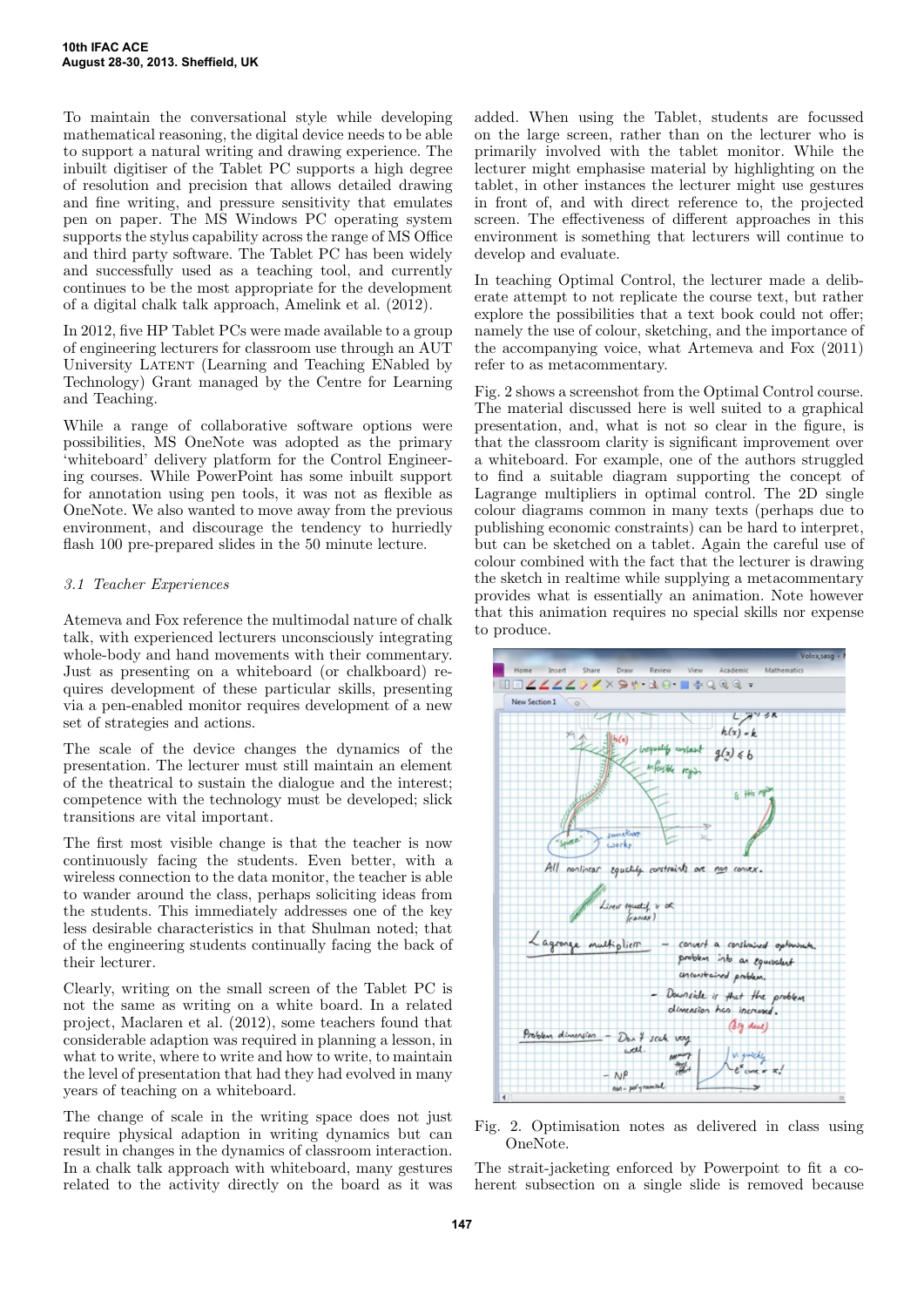one can write on a continuous stream of paper (a 'toilet roll' approach). Using OneNote, the lecturer can zoom and scroll around, and if done carefully, the students can follow the details, but still retain a holistic view of the problem. Of course given the density of information within mathematics, a data projector cannot compete with a large blackboard. Artemeva and Fox (2011) quote mathematics professors speculating on the ideal blackboard (large and surrounding all four walls!) and stressing the planning and choreography required to develop a complex mathematical argument.

While the handwriting in Fig. 2 shows the author is not a draftsman, the fact that it is informal, complete with mistakes and the subsequent corrections, means that it more closely models the process that students themselves will need to undertake. Students appeared to appreciate and intuitively recognise this as important. Although the small size of the writing space on the Tablet requires adaptation from the lecturer, it does mean that the lecturer is writing on a canvas that is of similar dimensions to that of the student, which may help the student adopt appropriate layouts.

#### *3.2 Using colour to aid understanding*

A systematic and deliberate use of colour is now possible given that the Tablets offered a rich set of vivid colours that are difficult to replicate even on a white board. For example, we have found it useful when discussing recursive least-squares estimation in our Adaptive Control courses to colour the (cold) inputs blue, the (hot) outputs red, and the (natural) noise terms green. Consequently a discrete model is coloured as

$$
A(q)y_k = B(q)u_k + C(q)e_k \tag{1}
$$

This colour convention is continued in the diagrams. For example the upper figure in Fig. 3, not only colour-codes the output and input variables, but also uses vivid colours for the recent historical values with a gradual change to muted pastel shades for the older, less important, data. An added advantage is that such a colour scheme subconsciously prepares the students for concepts like the forgetting factor in RLS schemes where the older data is both faint and gradually forgotten.

The lower figure graphically illustrates the matrix inversion lemma used to convert an offline identification to an online recursive strategy. Again the pink blocks represent old data assembled in blocks of which we know the inverse, whereas the dark red blocks are the new updated component which will modify slightly our previous estimate. By using coloured blocks, both the mathematical development, and more importantly, the rational behind it, is easier to follow. In situations where we do not have a standard colour convention, we use black for the 'standard maths', but superimpose often at an oblique angle, a blue colour for the commentary (describing about the development), and green describing small notes and cautions.

We have tried to use this colour convention across all our control courses. Consequently the lecture overheads, even the course textbook, Wilson (2013), must now be reproduced in full colour. Given the prevalence of studentowned Tablets or laptops in the classroom, this colour



(a) The use of colour and annotations on pre-prepared Power-Point slides. In this case the outputs are red and inputs are blue with the older data in less vivid pastel shades.



(b) Explaining the matrix inversion lemma using only differing coloured blocks. The vivid red blocks stem from the recently acquired input/output data.

Fig. 3. Using colour, shading and sketches to aid understanding for control concepts.

constraint is less of an economic burden than even just a few years previously. Of course one can use colour on whiteboards, or at a stretch, even blackboards. Practically though, the colours are limited, and the interruption when changing felt pens or chalk disrupts the dialogue and diminishes the theatre. Hence it tends not to happen. With tablet s though, it is easy to adjust colour, thickness and pressure in a natural way. Finally, it is interesting to hear the click of pens throughout the classroom as the majority of the students willingly follow my conventions.

Working in the digital environment means that other programs are directly accessible for immediate viewing via the same projector. The issues of switching between whiteboard and projector, with accompanying lighting changes are avoided. Demonstrations of software are immediately accessible, and output can be readily included in the lesson, and then annotated or highlighted in colour.

#### *3.3 Student feedback*

The response of students to the use of the Tablet PCs was overwhelmingly positive. In an informal pilot survey of 77 students, almost all agreed that the approach was better than other presentation approaches (i.e PowerPoint), and were keen to see the use extended to other papers.

Students commented on both functional and motivational improvements. Functional improvements included: the improved visual clarity of the material, and unobstructed